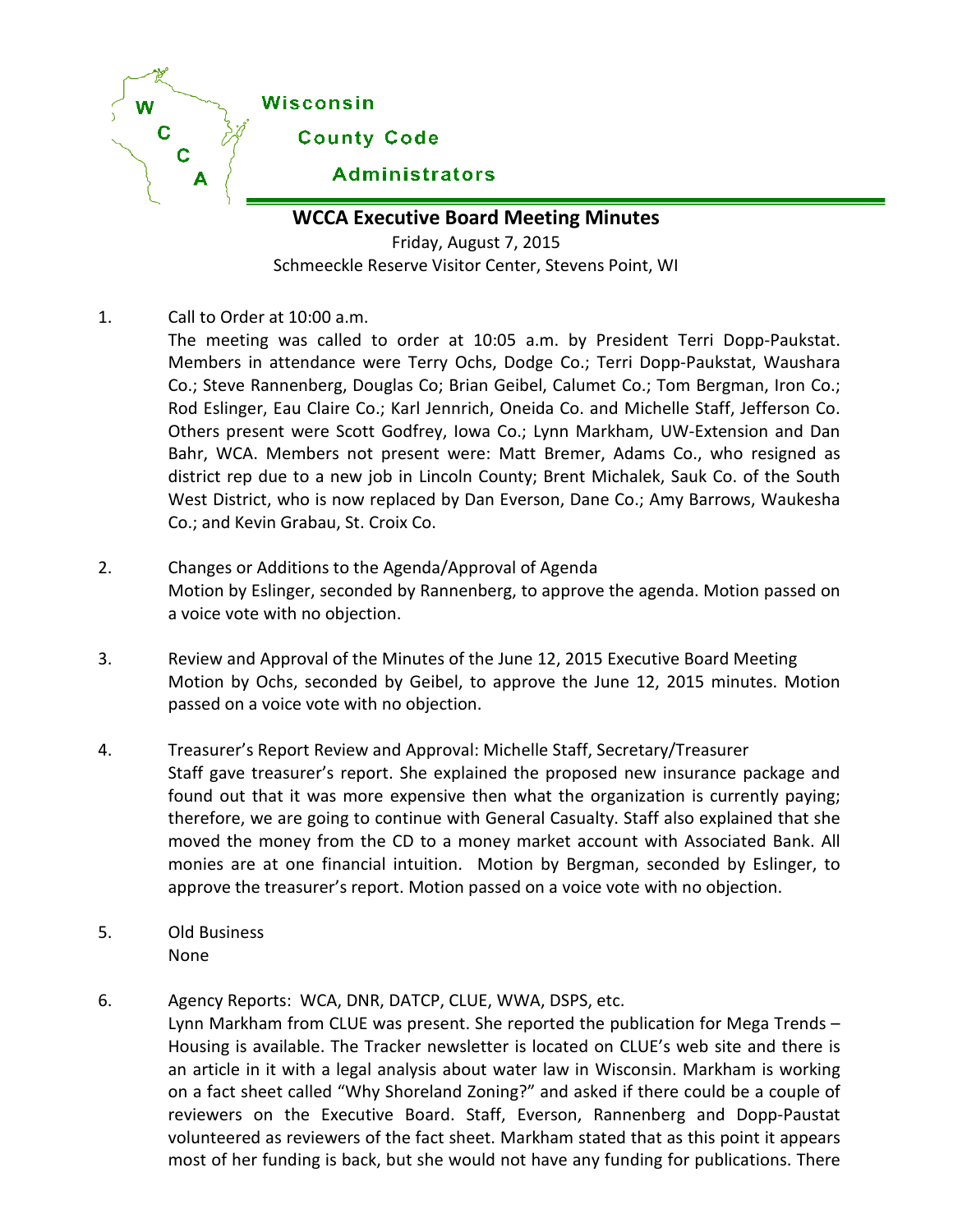was discussion on potential solutions to the reduction in funding and still educating the public on these issues. There was a discussion on how Markham could help WCCA on shoreland issues. It was agreed that Markham would be most helpful at the NR115 Committee Meetings.

Dan Bahr from WCA handed out a memorandum on the new shoreland changes with legal guidance from WCA. Bahr explained the political background of the fallout on the new shoreland changes and he stated there may be a "clean-up" bill in a couple of months. Bahr will be present at the fall conference. There was a lengthy discussion on the shoreland changes and how these changes came about. Bahr stated that a possible conference call between WCA legal counsel Andy Philips and WCCA subcommittee would be helpful. There was another lengthy discussion on how the organization should deal with this situation. It was agreed that we would wait until DNR gives us some guidance. There was discussion on inviting legislators to our conferences.

Matt Janzen from DSPS was present. He reported that the Code Committee will be starting up and the invites for the representatives have been sent out. Dale Diamond from Marathon County is the WCCA representative. They will be looking at all sections of the POWTS code, no one thing specifically. There is a vacancy for a wastewater specialist. Janzen explains that they hope to get an approval to refill that position. There isn't a specific location for that position. The Steven Point office is closed. Jansen explains the changes to the changes in Wisconsin Fund and they are not going to refill the position. The Wisconsin Fund got reduced this year and next year the grant is only \$800,000. The grant will be pro-rated for next year.

Janzen stated there was a religious exception in the budget for certain building codes including POWTS. There was a discussion between the Executive Board on the changes in the code. Janzen reported the budget bill also changed the time of sale requirements.

## 7. Committee and Project Reports

a) Program/Conference Report: Scott Godfrey, Coordinator and Terry Ochs, 1<sup>st</sup> VP Markham handed out a draft agenda of the zoning leadership training. It was agreed that the leadership training would be in the morning before the conference. If will be from 8 a.m. to noon on Wednesday. Ochs and Godfrey will finalize some of the conference details and registrations/agenda will be out early September. There was a brief discussion on a couple of ideas for open sessions.

Staff handed out a draft conference policy for speakers and explained what was discussed last meeting. There was a discussion between the Executive Board and there was a couple of suggestions for language changes. Motion by Jennrich, seconded by Bergman, to adopt the conference policy as discussed and add it to the guide book. Motion carried on a voice vote with no objection.

## b) Legislation/Education Committee Report: Rod Eslinger, 2nd VP

Eslinger handed out the legislator report. There was discussion on AB295 and SB222. Eslinger also stated that Act 41 was passed in response to the Hegwood Case regarding Town ordinances within shoreland areas. Only counties can regulate NR115 but town ordinances still apply regarding issues not related to NR115 such as uses, side setbacks, etc.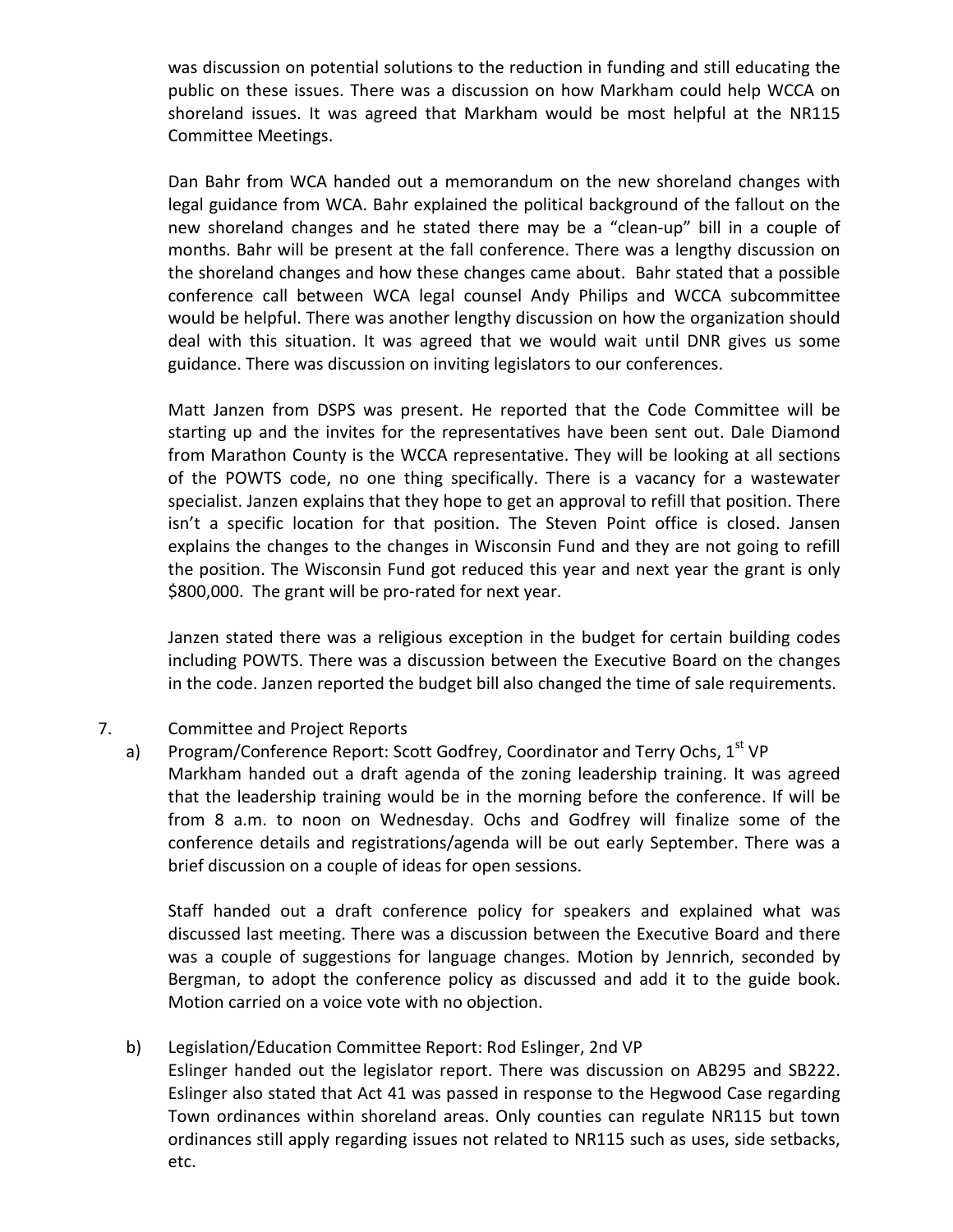- c) Shoreland/Wetland Zoning Ad Hoc Committee Report: Dan Everson Ochs stated the Shoreland/Wetland sub-committee discussed the new shoreland rules. Ochs stated that the sub-committee is flow charts, questions, etc. to deal with these new changes and will be giving it to the membership. The membership has been sending questions to Kay Lutze, DNR, and if there are any additional questions, the membership should be forwarding to her. He stated the Shoreland/Wetland Committee will be meeting twice before fall conference but knows more will be required due to the shoreland changes.
- d) Outreach Committee Report: Scott Godfrey, Chair No report at this time.

at \$2,000 a year.

- e) Webpage/Decoder Coordinator Report: Tom Bergman, Chair This item includes discussion and possible action on advertising and timeline to fill open coordinator position. It was discussed that WCCA would like to advertise before fall conference, but if there would be any questions from any interested persons, they could be asked at the conference. It was agreed upon to that the application deadline would be December 1 and that salary would remain the same
- f) Report on Leadership Training Program: Executive Board and Lynn Markham/Anna Haines UWSP See discussion above at agency reports.
- g) WCA Steering Committee Report: Scott Godfrey, member The WCA steering committee is not meeting until January. Godfrey stated to the group if there are specific issues that that committee should address, please forward. Jennrich commented that the zoning article that Godfrey wrote for the WCA magazine was very good and complimented Godfrey on his good work.
- h) DSPS/POWTs Committee Report: Chris Olson, Chair Janzen was present earlier in the meeting. Olson was not present. No additional report.
- i) Executive Guidebook Update: Karl Jennrich Chair Jennrich is still working on the changes.
- j) Awards/Scholarship Committee: Michelle Staff, Chair Raffle tickets will be sold at conference. Staff asked the Executive Board if they know of any retirees. Motion by Rannenberg, seconded by Bergman, to send \$100 for a memorial to Arnie Clement. Motion passed on a voice vote with no objection.
- k) DNR Mining Advisory Council: Justin Cavey, Chair Cavey will be retiring in October, so a new chairperson will need to be appointed. There a brief discussion on mining issues and possible candidates.
- l) Nominating Committee Report: Tom Bergman, Chair Bergman will be looking for candidates for fall conference.